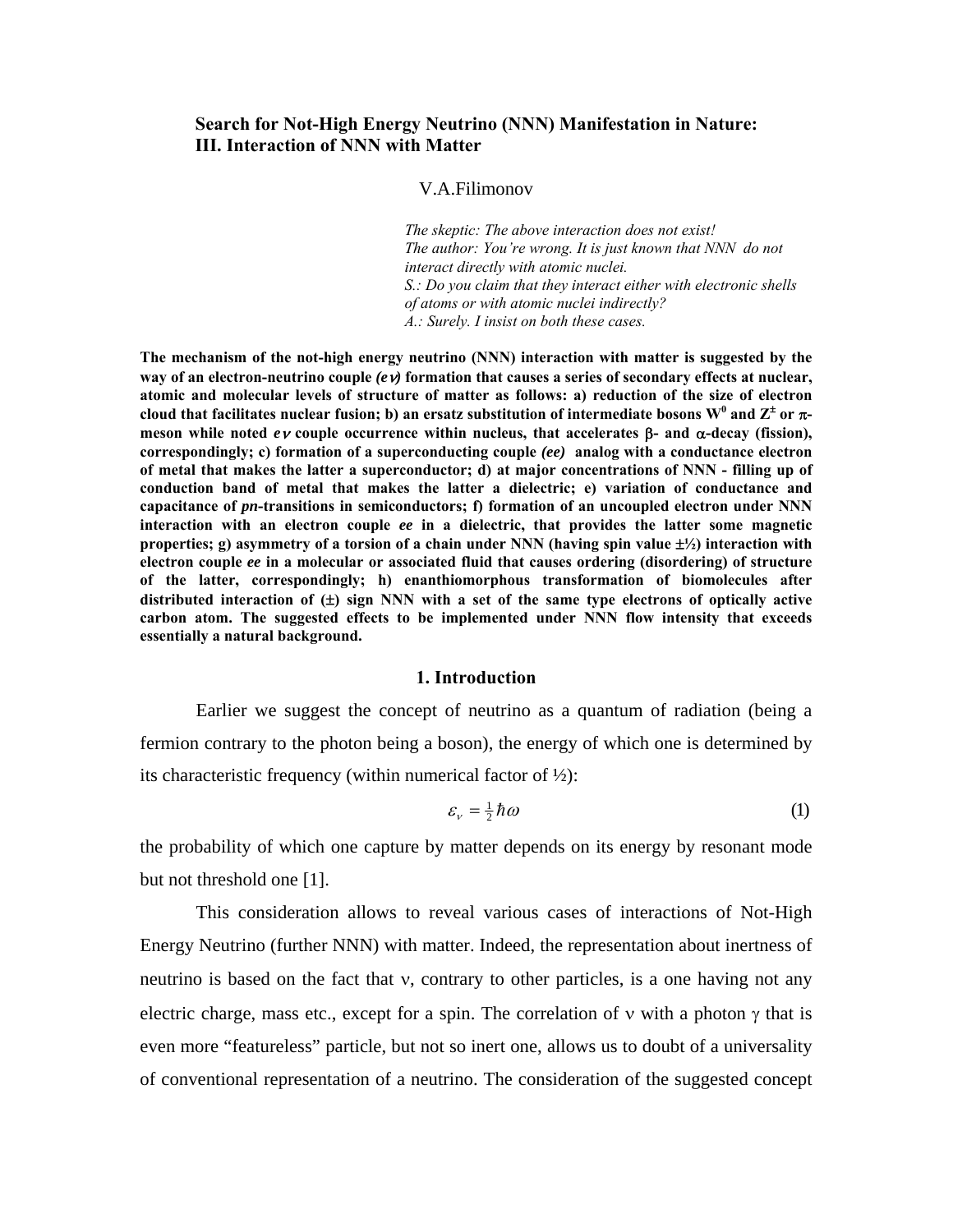corollaries carried out in the paper, proves a fruitfulness of the former. Certainly, all effects circumscribed below, can be observable and measurable under intensity of NNN flow that exceeds essentially a natural background.

The energy rate of NNN is defined as follows: from the first tens of electronvolts, that is the ionization energy of valence electrons of atoms, up to zero point. The consideration of hypothetical effects of NNN interaction with matter is carried out in this paper, mainly, in this order – along with a diminution of energy. Hereinafter the sign of a NNN spin  $(\pm \frac{1}{2})$  is not regarded, despite it is not noticed specially.

## **2. The basic mechanism of NNN interaction with matter: formation of an electronneutrino couple in an atom**

The key point of the NNN interactions with matter is the representation about formation of an electron - neutrino *(e*ν*)* couple in an atom. According to Pauli's exclusion principle, the existence of two particles having identical quantum numbers (except for spin one) is possible in atom. They suggest electrons, certainly, however identity of considered particles to an electron is optional, which is proved by the opportunity of an electron in hydrogen atom substitution by a muon (that is a negatively charged fermion having a mass  $m_{\mu} = 206$  m<sub>e</sub>). We figure, that the negative charge of the particle nor is the factor defining quantum mechanical interaction, and the formation of a couple with an electron (or substitution of the latter) by neutral fermion is also possible. Here is a scheme relevant to the suggested process:

$$
\begin{cases}\n\uparrow + \Downarrow = \uparrow \Downarrow \\
e^- + \nu = e \nu^- \\
\uparrow \Downarrow + \Uparrow = \Uparrow \downarrow + \uparrow \\
ee^{2^-} + \nu = e \nu^- + e^-\n\end{cases} (2, a)
$$

where the upper pair of equations shows a formation of a couple from uncoupled electron and neutrino, and lower one – a substitution of an electron in *ee* couple by a neutrino.

As to atoms having charge of nuclei equal to  $(+1)$ , that is hydrogen isotopes, the suggested interactions should result in the most significant effects. However, the effects of formation of *e*ν couple may be noticeable in multielectronic atoms, too.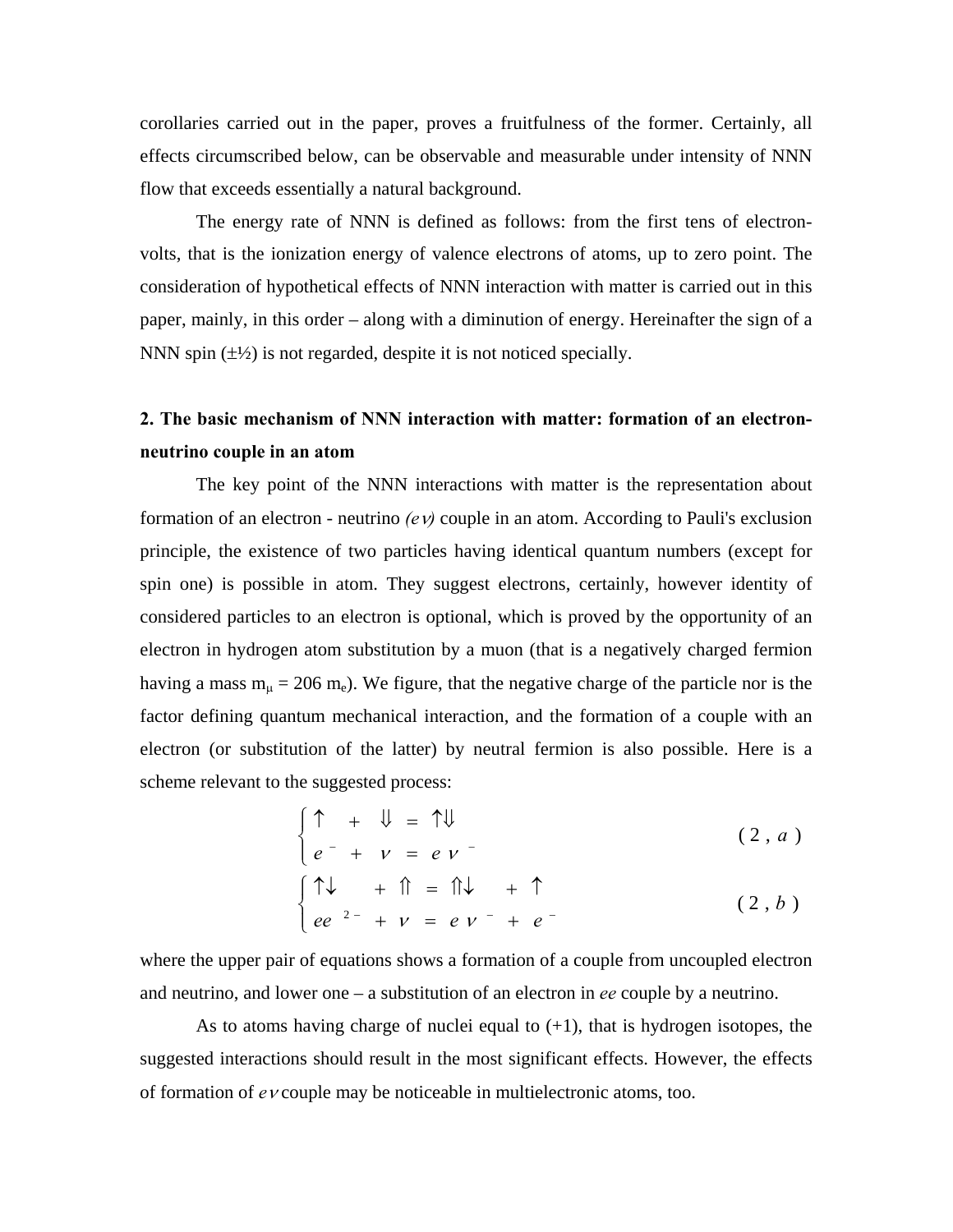Worth noting that the energy of NNN, absorbed along with excitation of electron, is not equal to a difference of energies of the latter in initial and eventual states, so the energy level which is occupied by a new-formed *e*ν couple, may differ from an initial level of an electronic couple. At fig.1 the interaction of atom (molecule) of hydrogen with NNN according to schemes  $(2, a)$  and  $(2, b)$ , accordingly, is shown. It is easy to see, that:

$$
\varepsilon_{\nu} = |\Delta \varepsilon| - |\Delta \varepsilon^*| \tag{3}
$$

and this difference value can be both positive, and negative [1].

# **3. Corollaries of NNN interaction with matter at a nuclear level: neutrinodriven nuclear reactions**

Possibility of neutrino participation in nuclear reactions may, in our opinion, enhance essentially many types of the latter, including fusion, direct and revertive βdecay (including an electron capture), α*-*decay and fission. The numerous examples of abnormally fast nuclear reactions (AFR) are listed in the paper [2], but it is impossible to perform complete review of the former within a journal paper. AFR with hydrogen isotopes participation proceed, in our opinion, via formation of hydrogen atom having a radius of an electronic orbit drastically reduced due to formation of *e*ν couple. Such an atom behave itself as a quasi-neutron (a quasi-bineutron etc.) and is able to fuse an adjacent atom nucleus quite easy because of eliminating Coulomb barrier of repulsion. The existence of exited states of hydrogen atom having a gap between a nucleus and an electron orbit squeezed up to 0,01 of equilibrium radius of the latter was already suggested for AFR explication earlier (so-called Barut-Vigier's atom [3], Mills's hydrino [4]), but was not linked with  $\nu$  participation. The wide variety of AFR of fusion - from D-D fusion (see, for example, [5]) and fusion of light nuclei [6] up to addition of a proton to heavier nuclei with a set of secondary reactions of β*-*decay [7].

The latter also proceed with abnormally high rates in the same conditions that those of fusion AFR implementation. Except for reactions of an electron capture, which one can be ascribed by the above-stated mechanism with the subsequent absorption of a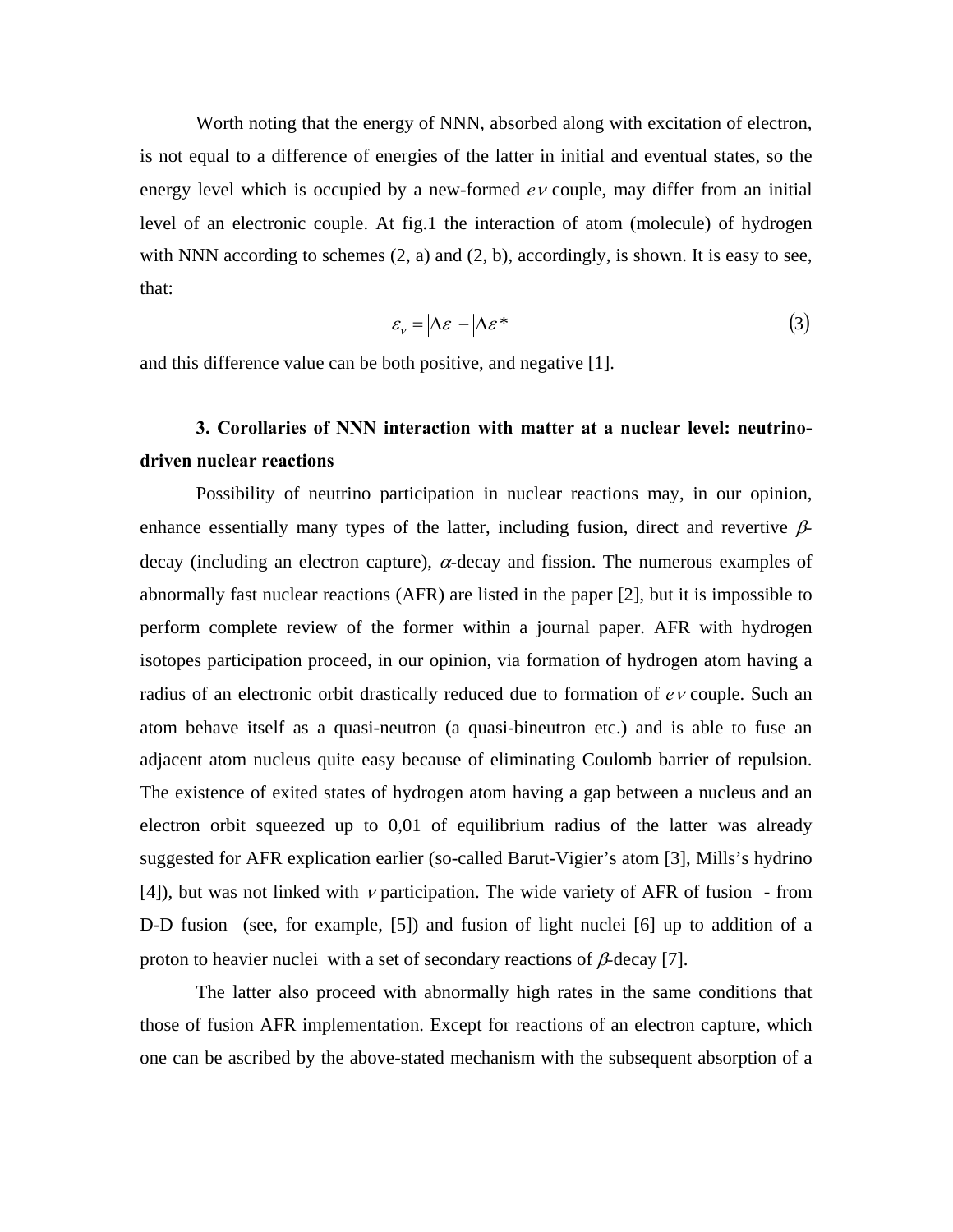"reduced" electron by a nucleus, these reactions require some more guesses for their explication.

We do not dispute here conventional theory of  $\beta$ -decay that ascribes "normal" reactions of this type and, mainly, doesn't deal with participation of  $\nu$  on an inlet of reactions. However, as we noted earlier [2], the equation of a radioactive decay rate dependence on time will not change within the suggestion that the decay is "externally" driven and occurs under action of the exterior factor having a stationary value or feebly varying intensity:

$$
\lambda_i = I_{\nu} \sigma_i p_i \tag{4}
$$

where  $\lambda_i$  is a constant of decay,  $I_v$  is an intensity of the exterior factor (a space neutrino flow),  $\sigma_i$  is a neutrino capture by a nucleus cross-section,  $p_i$  is a probability of  $\beta$ -decay of a nucleus resulted from the former.

As to AFR, we figure that the eν couple has (according to quantum-mechanical representations) deflection probability of its occurrence within a nucleus. Thus, being a boson, the former represents itself an ersatz substitute of conventional weak interactions carriers, namely of intermediate bosons W<sup>0</sup> and  $Z^{\pm}$ . By virtue of a minute mass of an ev couple the time of its occurrence within a nucleus is much less than the life time of  $W^0$ and  $Z^{\pm}$  bosons. It means, in particular, that the single-pass of an ev couple does not causes inevitable a nucleus decay and that the probability of the latter deduces during many passes. The value of this probability  $P_\beta$  depends essentially on the fact, whether the constituents of a couple oscillate a) synchronously (the same if in opposite phases) or b) independently from each other:

$$
P_{\beta} = \frac{\sigma_{\beta}}{\sigma} P_e^n \tag{5, a}
$$

where  $\sigma_{\beta}$  is a section of a  $\beta$ -decay reaction,  $\sigma$  is a cross-section of a nucleus,  $P_e$  is a probability of an electron occurrence within a nucleus and power factor  $n = 1,2$  for situations (a) and (b), correspondingly.

We suggest similar explication for observed AFR of fission [8] and α*-*decay [6]. In this case the *e*<sup>ν</sup> couple occurring within a nucleus fulfills a role of an ersatz substitute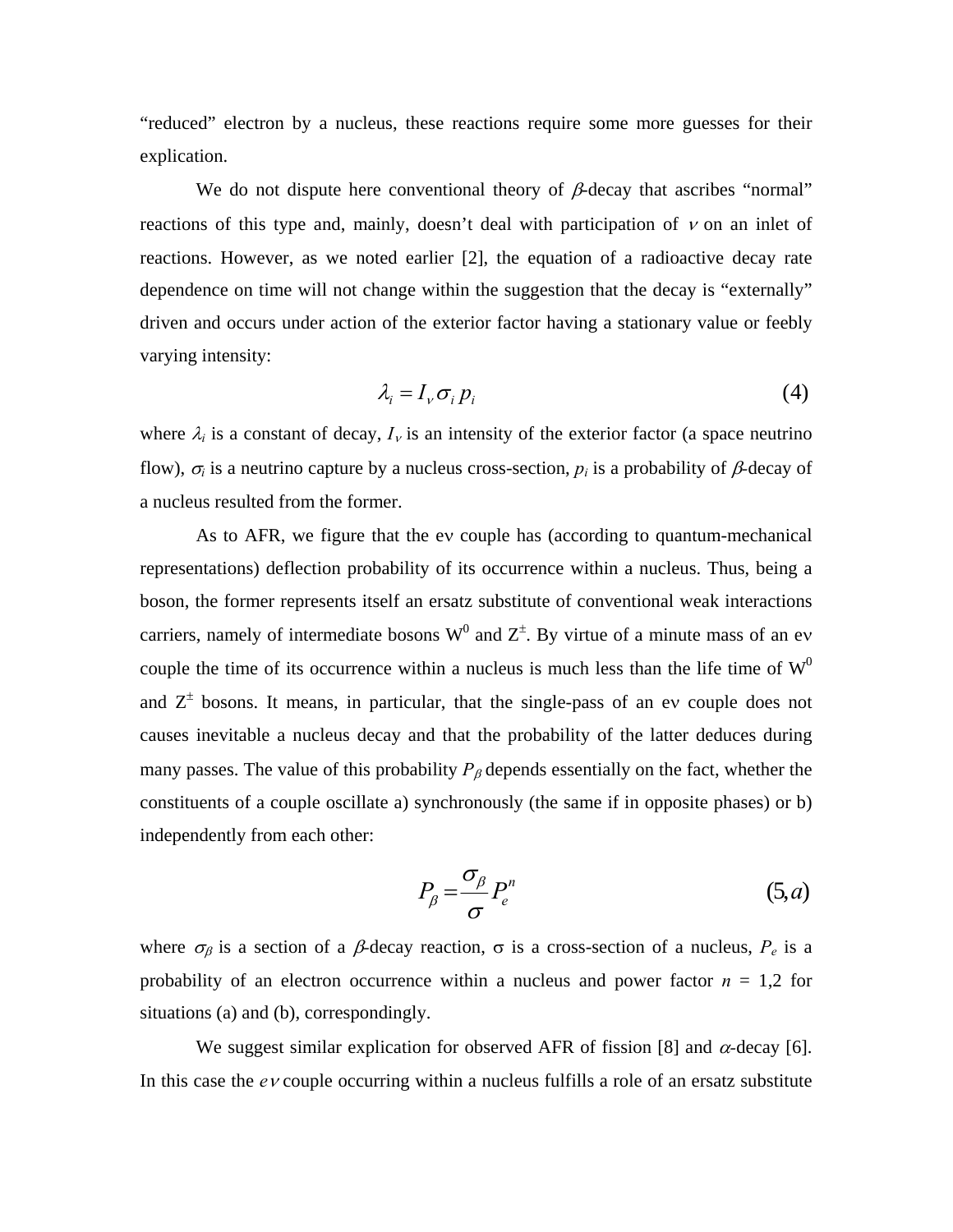for the boson responsible for transmission of strong interactions, namely of the  $\pi$ -meson. The resulting equation for probability of fission or  $\alpha$ -decay  $P_{f,\alpha}$  is similar to the latter one:

$$
P_{f,\alpha} = \frac{\sigma_{f,\alpha}}{\sigma} P_e^n \tag{5.6}
$$

We have to consider briefly a problem on, why AFR observed with both radioactive and stable (within conventional consideration, i.e. while disregarding the below nuclides interactions with NNN) nuclides participation proceed without any ionizing radiation yielding [5]. (The latter fact is one of obstacles preventing the AFR incorporation in conventional nuclear physics). Let's note the equations guessed of two above considered types (β*-*decay, both direct and reverse one, on the one hand, α*-*decay and fission, on the other one) as follows:

$$
A(v, v\tilde{v}e^-)B \qquad A(\tilde{v}, v\tilde{v}e^+)B \qquad (6, a)
$$

$$
A(\widetilde{\nu}, \widetilde{\nu}\alpha)B \qquad A(\widetilde{\nu}, \widetilde{\nu}C)B \qquad (6,6)
$$

We guessed earlier [9] that the energy  $\varepsilon$  of antineutrino  $\tilde{v}$  yielding from the above reactions, is unanimously determined by the duration of the elementary act of reaction:

$$
\varepsilon = \frac{1}{2}h \frac{\sum_{\chi=0}^{1} \delta \chi}{\tau_{\chi}}
$$
 (7)

where  $h$  is a Plank's constant,  $\chi$  stands for the dimensionless value, so-called coordinate of reaction, and  $\tau_{\chi}$  is a duration of the act of reaction. AFR are certainly more fast processes than conventional reactions of β*-*decay, α*-*decay and fission, because of the fact that the *ev* couple is not the rigorous substitute for  $W^0$  and  $Z^{\pm}$  of bosons and  $\pi$ mesons, correspondingly. As a sequel, practically all energy effect of reaction is blowed by a vigorous antineutrino, and these reactions result in the stable nuclei having nonexcited energy state.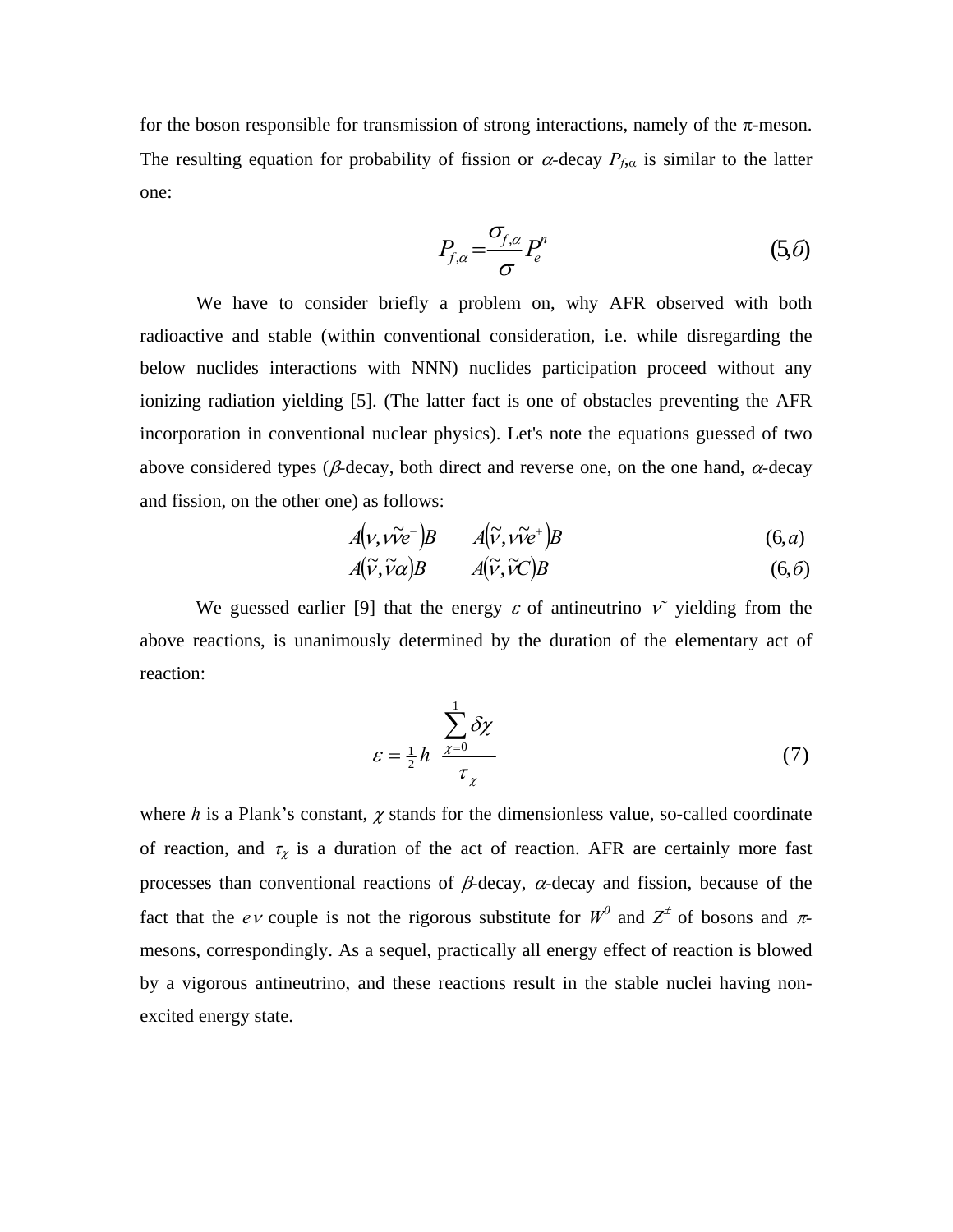### **4. Sequels of NNN interaction with matter at an atomic level: numerous electrical and magnetic effects**

The numerous sequels of guessed NNN interactions with electrons forming covalent and metallic bonds in solids are listed in our report [10]. It is possible to suspect a realization of following effects under NNN interaction with metals:

1. The formation of *e*ν couples by mobile electrons of metal should promote embodying of phase transition (PT) of metal – high-temperature superconductor (HTSC). In this case the *e*ν couple occupies one of the conduction band energy levels that has not been localized near certain atom, but is shared by all atoms of metal, and is a singlecharged analog of a Cooper electron couple that causes a superconductivity of HTSC.

The formation of *e*ν couples by electrons of metal along with its further NNN loading would provide gradual filling all conduction band energy levels, that results in drop of electrons mobility and in metal – dielectric FT implementation. We state that the circumscribed phenomena were observed earlier but misinterpreted [11].

Similarly, the NNN interaction with semiconductors (SC) results in SC – metal, SC – dielectric FTs implementation and in variation of p-n-transitions conductance and capacity. We state that the above effect was already applied in detectors of NNN radiation, though the latter were interpreted erroneously [12,13]. It is also possible that noted effect was already manifested by temporary failures of an electronics under action of nuclear explosion radiation – so-called electromagnetic impulse.

Similarly, the NNN interaction with dielectrics can proceed, taking into account the minute conductance electrons concentration. In this case the formation of *e*ν couples can result in enhancing their mobility, and NNN pairing with valence band electron - in occurrence of extra current carriers. Other probable effect is concerned with a change of magnetic properties of a dielectric under splitting electron (*ee*) couples by NNN: so there should be uncoupled electrons, that provides magnetic properties to dielectric material. The latter effect was already observed [11] but misinterpreted.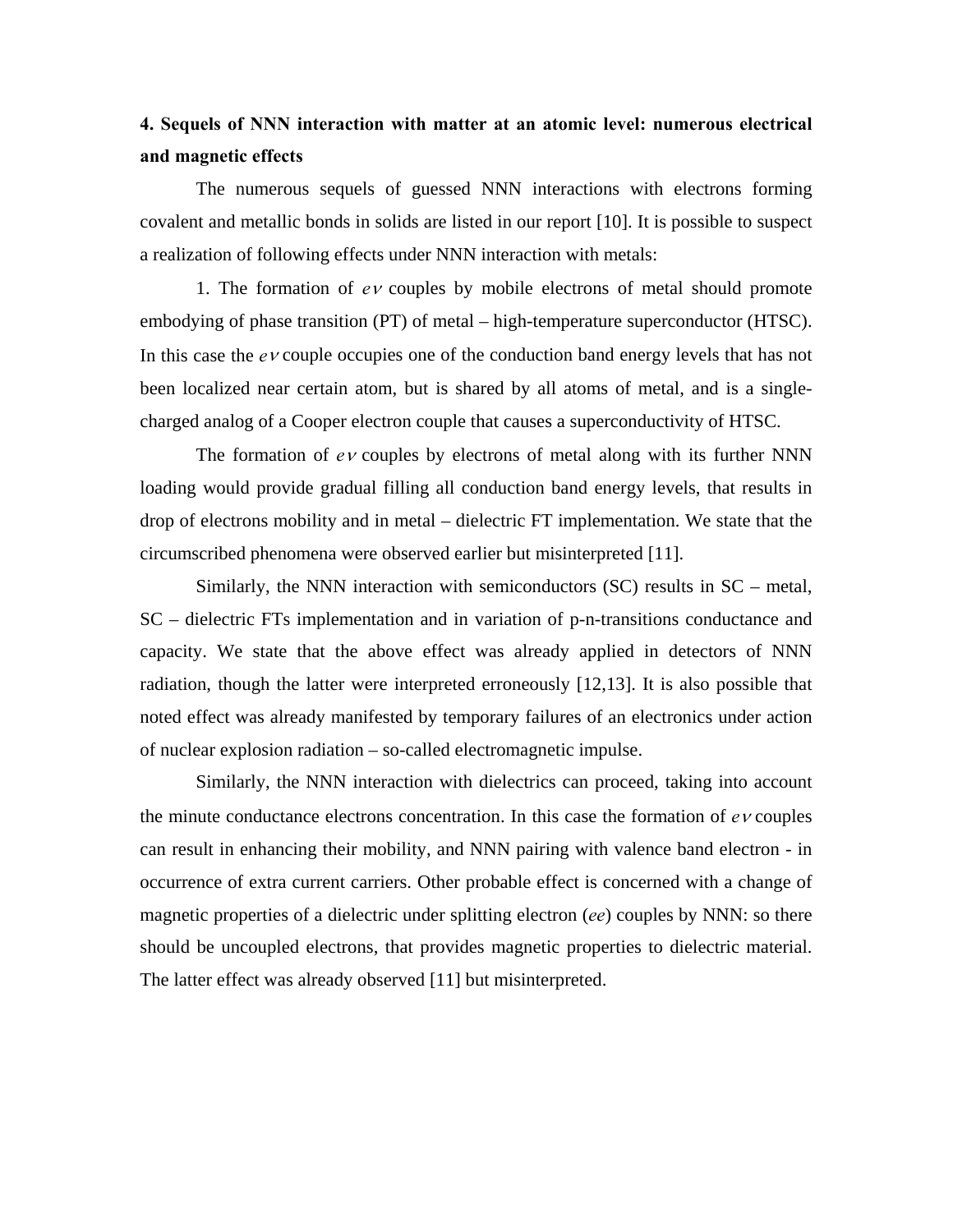## **5. Sequels of NNN interaction with matter at a molecular level: physicochemical and structural effects**

We intend to explain a series of observed and supposedly observed physicochemical and structural effects assigned by us to NNN interaction with various matters, by the same mechanism, this time at the NNN action on *ee* couple forming chemical or hydrogen bond. In this case the sign of NNN spin plays an essential role. To continue this consideration we must involve some additional hypotheses – both our ones and ones proposed by other authors – thus, we are forced to enter the field of extrapolations, which makes our deductions less reliable.

These hypotheses concern inequality of left-hand and right-hand items, in this case of left-hand and right torsion, in the nature. So, Zhvirblis [14] guesses, that the space is founded on chiral physical microscopic objects having a property of mass point and toroidal geometry. Thereof, right-hand and left-hand torsion of chemical bonds are not equivalent, that causes a minute contortion of corners between adjacent bonds and in one case (right-hand torsion) provides an opportunity of quasi-crystalline molecular structures formation, and in the other one (left-hand torsion) does not. Similarly, Leonov's hypothesis [15] about «quantum of space» - electromagnetic quadrupole - with our allowance [9] about nonplanar, tetrahedron-like constitution of the latter results in a similar corollary.

Let us assume that all above-stated is valid. It is essential for further consideration whether the atoms connected with above noted bond have a spatial (non-planar) symmetry. This means that noted atoms must be bonded with three or more another atoms each (fig. 2). It is necessary for existence of local energy minimums at rotational displacement of molecular fragments around of considered chemical (hydrogen) bond on a corner diverse, than  $2\pi$ , that is a requirement of a distinction between the right-hand and left-hand torsion. Note that such requirement is satisfied for all biologically active polymeric compounds – sucg as proteins, polysaccharides, nucleic acids, and also for water, so it does not matter whether there is a non-polar covalent, donor-acceptor or hydrogen bond.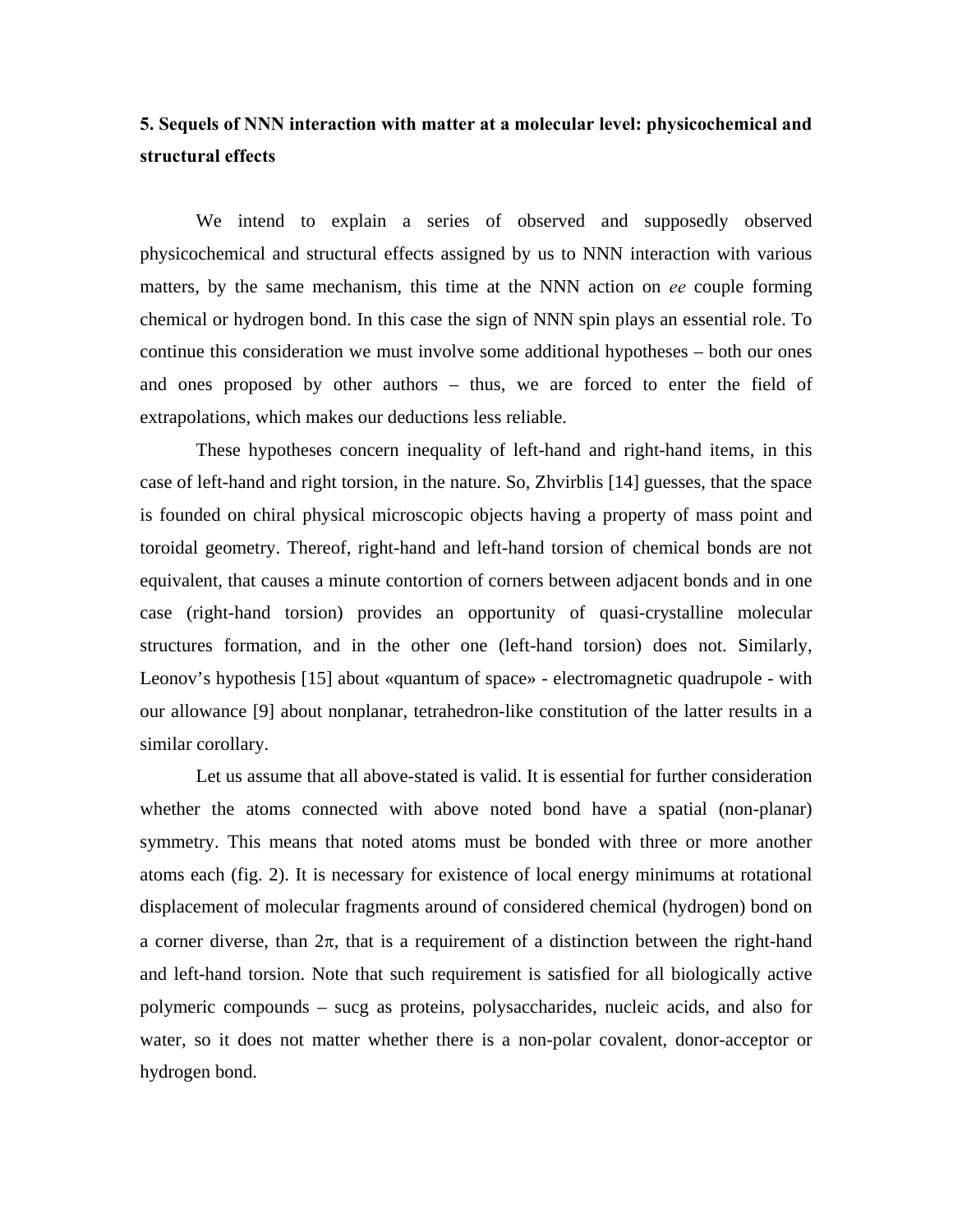Further, let us consider interaction of both signs NNN with *ee* couple of a chemical bond in a molecule of chemical compound that is in a liquid phase. It is shown at the fig. (2, a). A just formed ensemble consisting of two electrons (one of which occupies an excited energy level) and a ν has a uncompensated spin of 1/2. In our opinion, it should result in small energy nonequivalence of the right-hand and left-hand torsion of a molecule as related to an axis of a chemical bond under consideration. If NNN having a spin of  $+1/2$  (antineutrino within the conventional notation) participates in above interaction, the right-hand torsion is preferential, if the one having a spin of −1/2 – the left-hand one (see fig. 3). If one combines this suggestion with noted hypothesis on contortion of corners between chemical bonds in a molecule at its left-hand torsion it yields a deduction that at "right-hand" NNN ( $\tilde{v}$ ) stream interaction with a liquid the latter to be structured, and at "left-hand" one  $(v)$  – to be disordered. Naturally, this deduction is valid to the greatest degree at low temperatures.

Our hypothesis of direct NNN influencing on structure of molecules is as follows. NNN coupled with by an electron of atom or forming an *e*ν*e* ensemble with an electronic couple in a molecule, is not fixed firmly but is capable to exchange amid the same type electrons (*s, p, d, f*) within noted atom (molecule). This exchange redistributes NNN between corresponding chemical bonds that causes, in a case of availability of asymmetric atoms of carbon  $C^*$  in a molecule, some energy nonequivalence of mirror isomers (enanthiomers). Then "the right-hand" or "the left-hand" C\* configuration and relevant optical activity of a molecule wouldl be determined, under condition of stability of *e*ν couple, whether the noted molecule was formed under a dominance of NNN having positive or negative sign of a spin.

If above mentioned is real, it results in opportunity of a melting - solidification of liquids FT management at the temperatures distinct from natural FT temperature, using the NNN irradiation. Also, there is an opportunity to modify structure of liquids (water, in particular) and, therefore, to vary their reactivity and dissolving ability. This allows explain existence of abnormal varieties of water [16] (it is possible, that the part of these opportunities is already implemented [17]). Most impressive, due to a biological value of optically active molecules, is the probable opportunity of their enanthiomorphous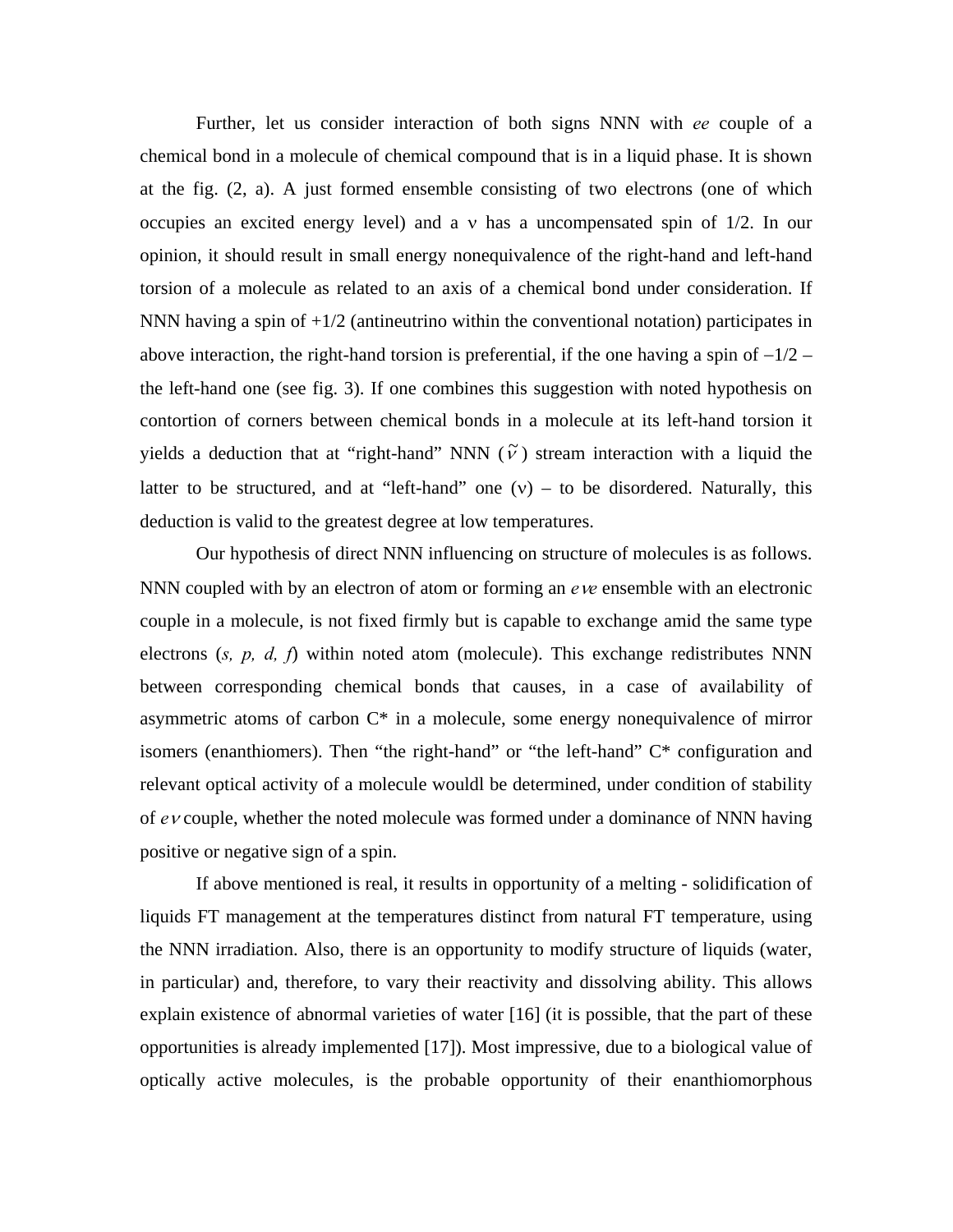transformation under action of high intensity NNN flows of the relevant spin sign and energy.

### **6. Conclusion**

We suggest that the above hypothesis on the NNN interaction with matter by means of an *e v* couple formation will be proved by further experiments and, thereof, will be accepted by a scientific community. Here we note once again, that the resonant mode (instead of the threshold one) of NNN capture by matter determines high selectivity of the interaction. It provides a new insight on different low energy (low frequency, longwave) processes and phenomena of the non-electromagnetic nature. The manifestations of ones are observed in various fields, but they are not accepted by the majority of scientific community due to lack of their conventional theoretical explication. They are: phenomena of logical thinking and psyche, which ones implementation is essentially improbable on the basis of biochemical molecular structure of a brain [18], and bioresonant (quantum) medicine [19], on the one hand, and also universal space interactions that cause informational unity and physical integrity of the Universe [20], on the other.

### **References**

- 1. Filimonov V.A., FMR (Physical Idea in Russia) No 3 (2000), p.89-92.
- 2. Filimonov V.A., in: Transactions of International Congress 2000 "Fundamental problems of natural sciences and technique", St.-Petersburg, Russia, July 4-8, 2000 Vol.1, No1, p. 242-247.
- 3. Vigier J.-P., In.: "Cold Fusion Source Book". International Symposium on Cold Fusion and Advanced Energy Sources. Minsk, Belarus, May 24-26, 1994. (Hal Fox, ed.), Salt Lake City, USA, 1994, p.95-104.
- 4. Mills R.L. and Kneizys S.P. Fusion Technology, Vol.20 (1991), p.65-70. Mills R.L., Good W.R. and Shaubach R.M. Fusion Technology, Vol.25 (1994), p.103-107.
- 5. Kozima H. "Discovery of the Cold Fusion Phenomenon". Ohotake Shuppan Inc., Tokyo, 1998, 370 p..
- 6. Bolotov B.V., Bolotova N.A., Bolotov M.B. Fundamentals of a structure of matter. Zaporozhye: ZGIA Publ., 1996, 110 p. Bolotov B.V., Bolotov M.B., Bolotova N.A. Installation for nuclear transmutations of light elements of ferromagnetic matters. Patent application of Russia No 94024136/25 of 28.06.1994/10.04.1998.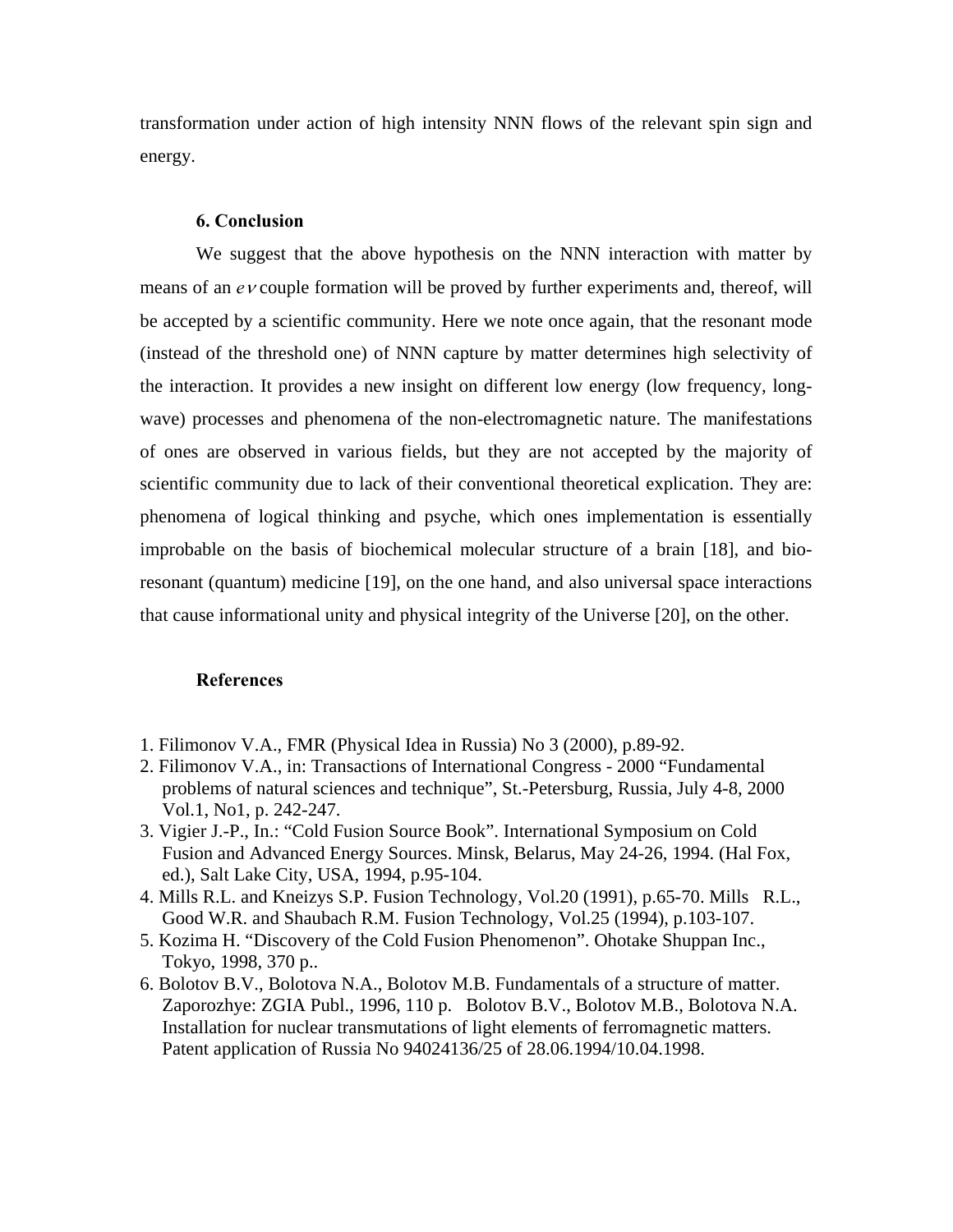- 7. Bush R. and Eagleton R. Proceedings of the 4th International Conference on Cold Fusion, Lahaina, Maui, Hawaii, December 6-9, 1993. Transactions of Fusion Technology, Vol. 26, No 4T, Part 2 (1994), p.344-351.
- 8. Liversage R.R. Infinite Energy, Vol.3 (1997), No 13-14, p.20-24.
- 9. Filimonov V.A., FMR No 1 (2001) p.86-89.
- 10.Filimonov V.A., In : Transactions of an International seminar on the investments in Republic Belarus. Minsk, MNITSO Publ., December 6, 2000, p.33-34 (in Russian).
- 11.Shakhparonov I.M. In: Ball Lightning in Laboratory. (Avramenko R.F. et al., eds.) Khimiya Publ., Moscow, 1994, p.184-198.
- 12.Veinik A.I. Thermodynamics of Real Processes. Minsk, Navuka i Tekhnika Publ., 1991, 576 p.
- 13. Veinik A.I., Komlik S.F. Complex Investigation of Chronophysical Properties of Materials. Minsk, Navuka i Tekhnika Publ.,1992, 96 p.
- 14.Zhvirblis V.E. R.Kh.Zh. (Russian Chemical Journal), Vol.38 (1994), No 6, p.104-117.
- 15.Leonov V.S. The Theory of Resilient Quantized Medium. Pt.2. New Energy Sources. Minsk, PoliBig Publ., 1997, 122 p.
- 16.Onatskaya A.A., Muzalevskaya N.I. In: Chemistry Conventional and Paradoxical. (Bogdanov R.V., ed.). LGU Publ., 1985, p.88-113.
- 17.Istomin Yu. NGN (Na Grani Nevozmozhnogo, newspaper, in Russian), No 1 (254), 2001, p.13.
- 18.Kobozev N.I. Research in the field of thermodynamics of processes of information and thinking. In: Item., Selected transactions, Vol.2. MGU Publ., p.3-240.
- 19.Grabovshchiner A.Ya. Nauka v Rossii 1998, No 6, p.30-34.
- 20.Lozovskii M.V. In: Transactions of International Congress 2000 "Fundamental problems of natural sciences and technique", St.-Petersburg, Russia, July 4-8, 2000 Vol.1, No1, p.175-177.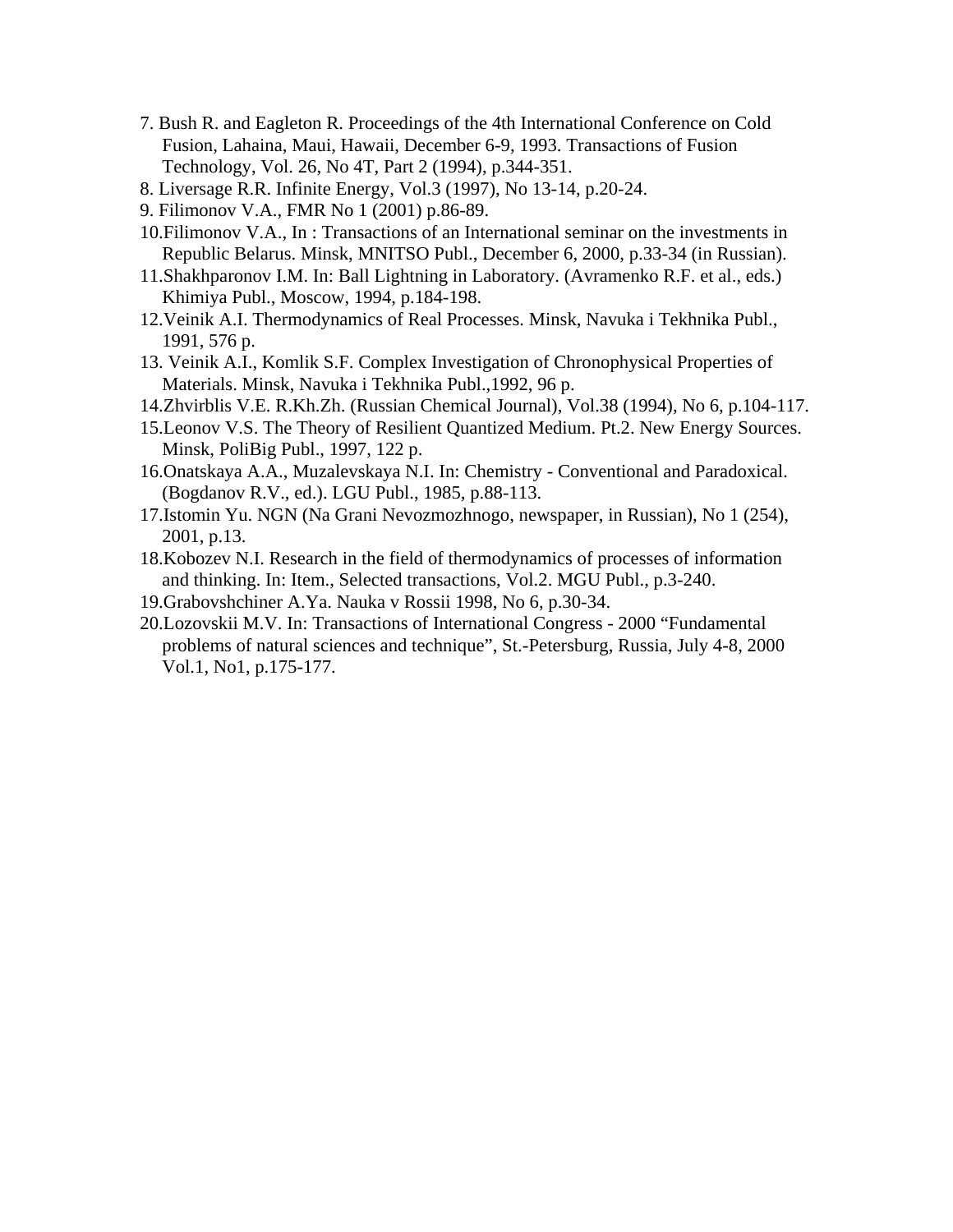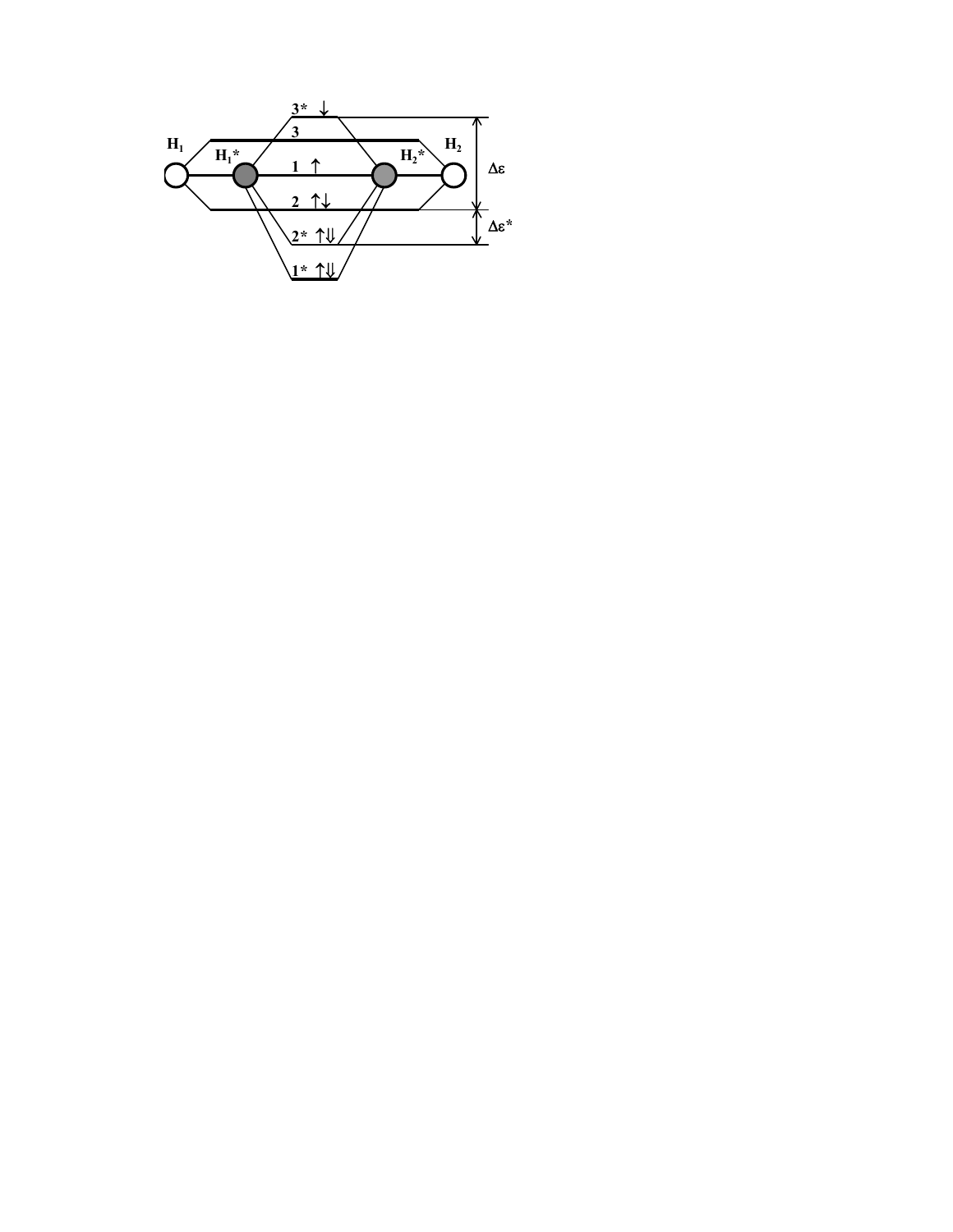Fig.1. The scheme of atomic and molecular orbits of hydrogen under *e*ν couple formation

1, 1\* - atomic orbit (for an electron and of an *e*ν couple, correspondingly)

2, 2\* - bonding molecular orbit (for *ee* and *e*ν couple, correspondingly)

3, 3\* - loosening molecular orbit (in presence and absence of a neutrino,

correspondingly)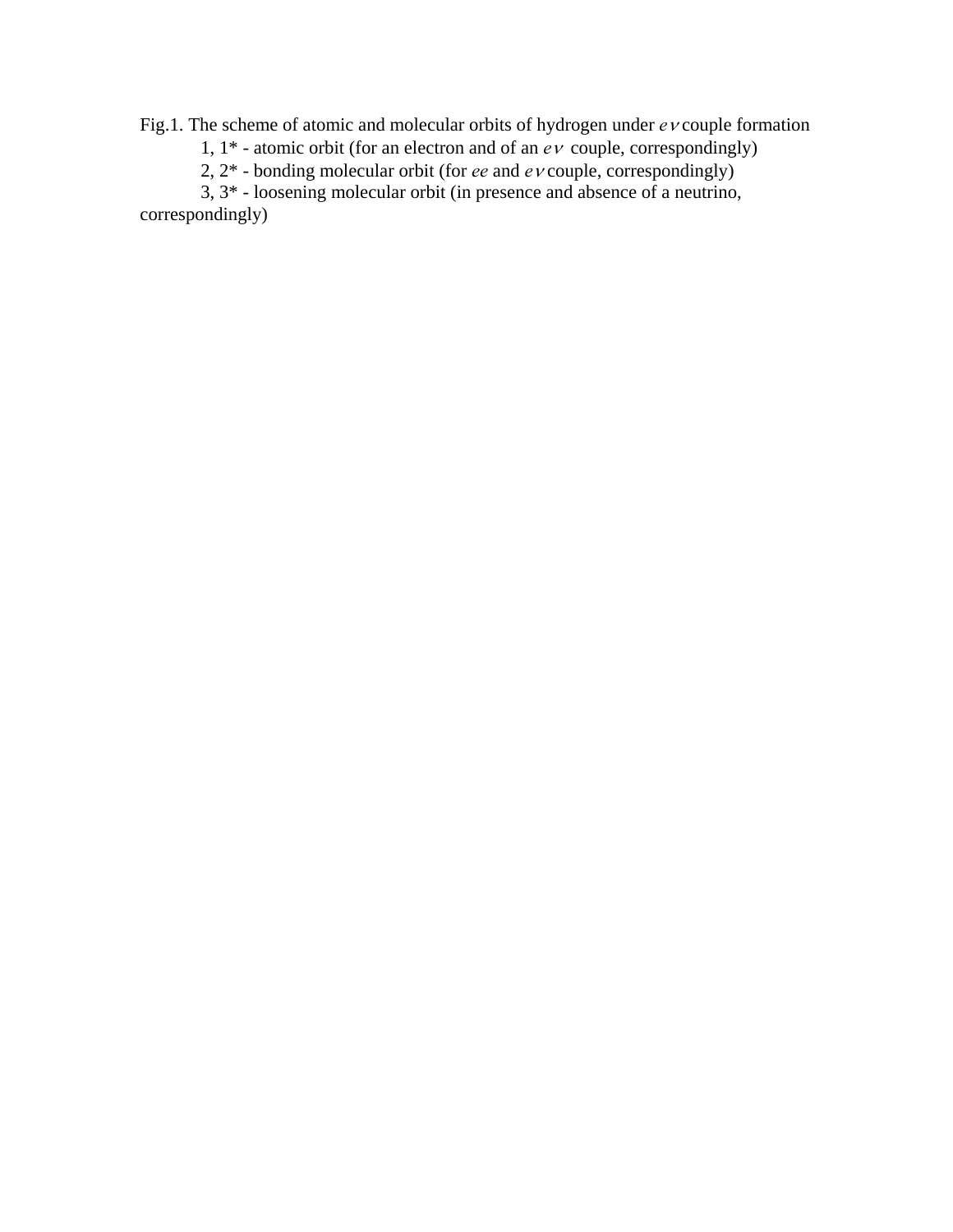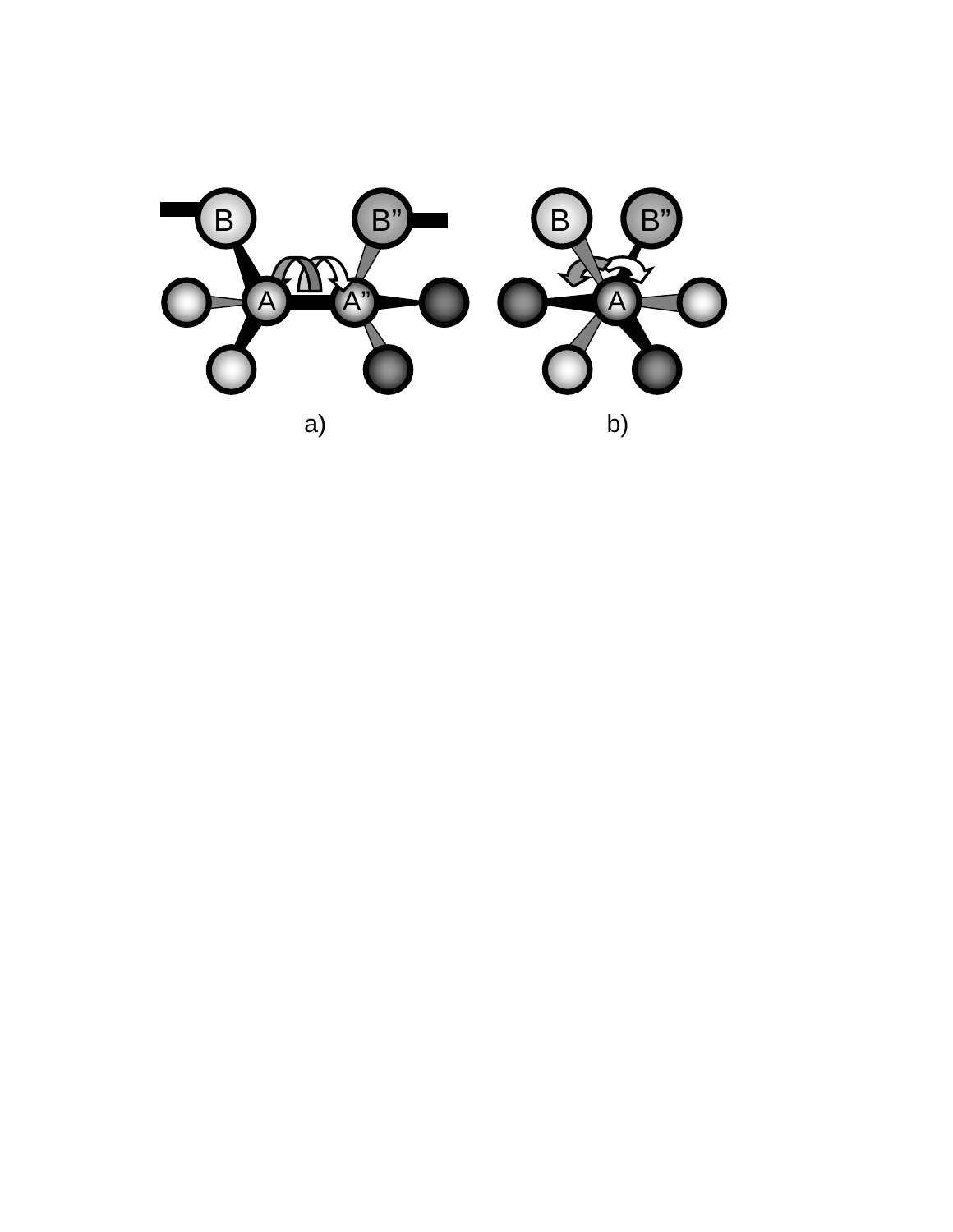Fig.2. Spatial rotation of molecule around chemical bond

a) a side view; b) a front view;

A−A" - considered bond disposed in a plane of a figure;

A−B, and A"−B" - bonds rotating as related to a link A−A" bond;

 ∇ − bonds disposed outside of a plane of a figure (the sharp end − behind a plane, the blunt one – in front of a plane)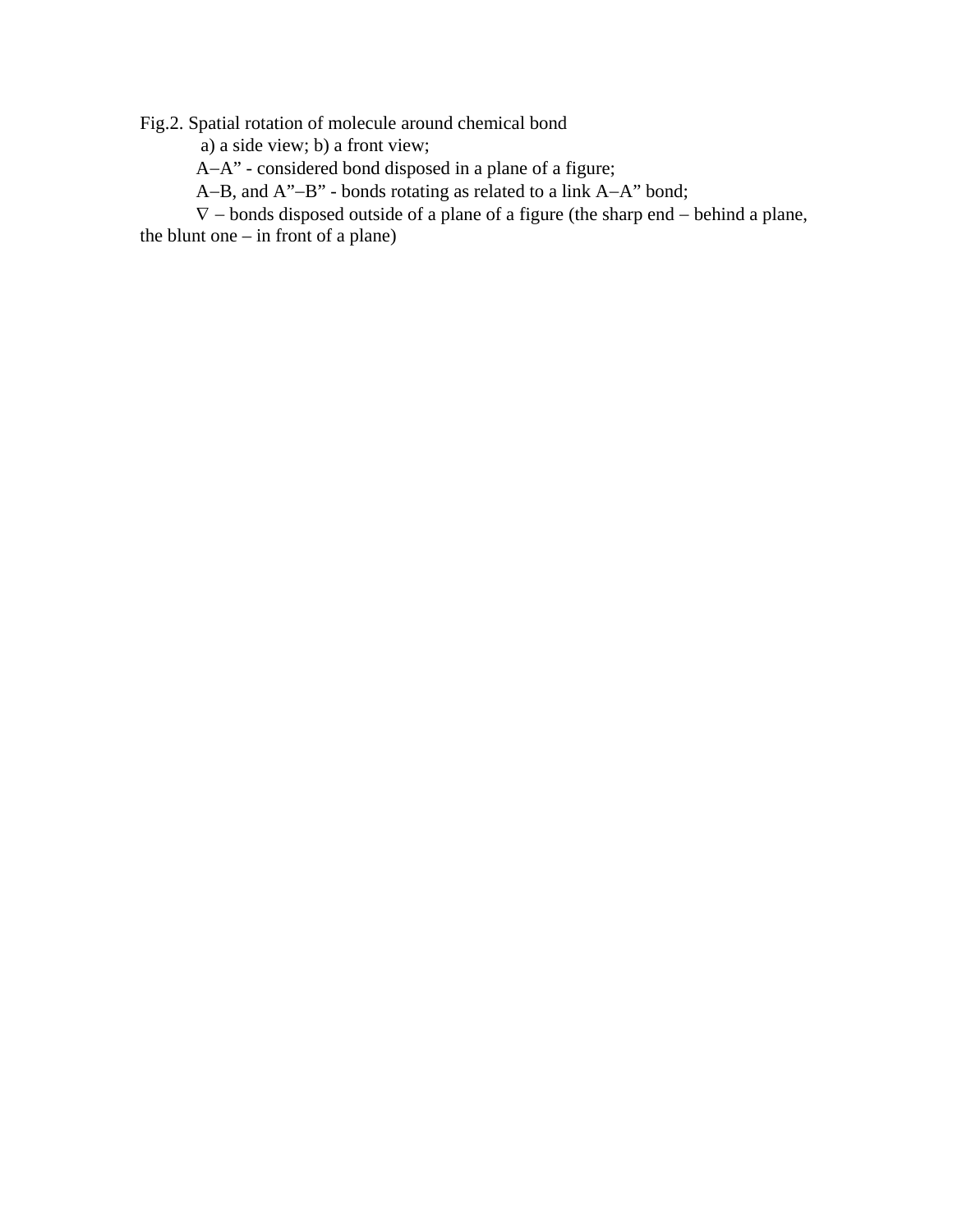